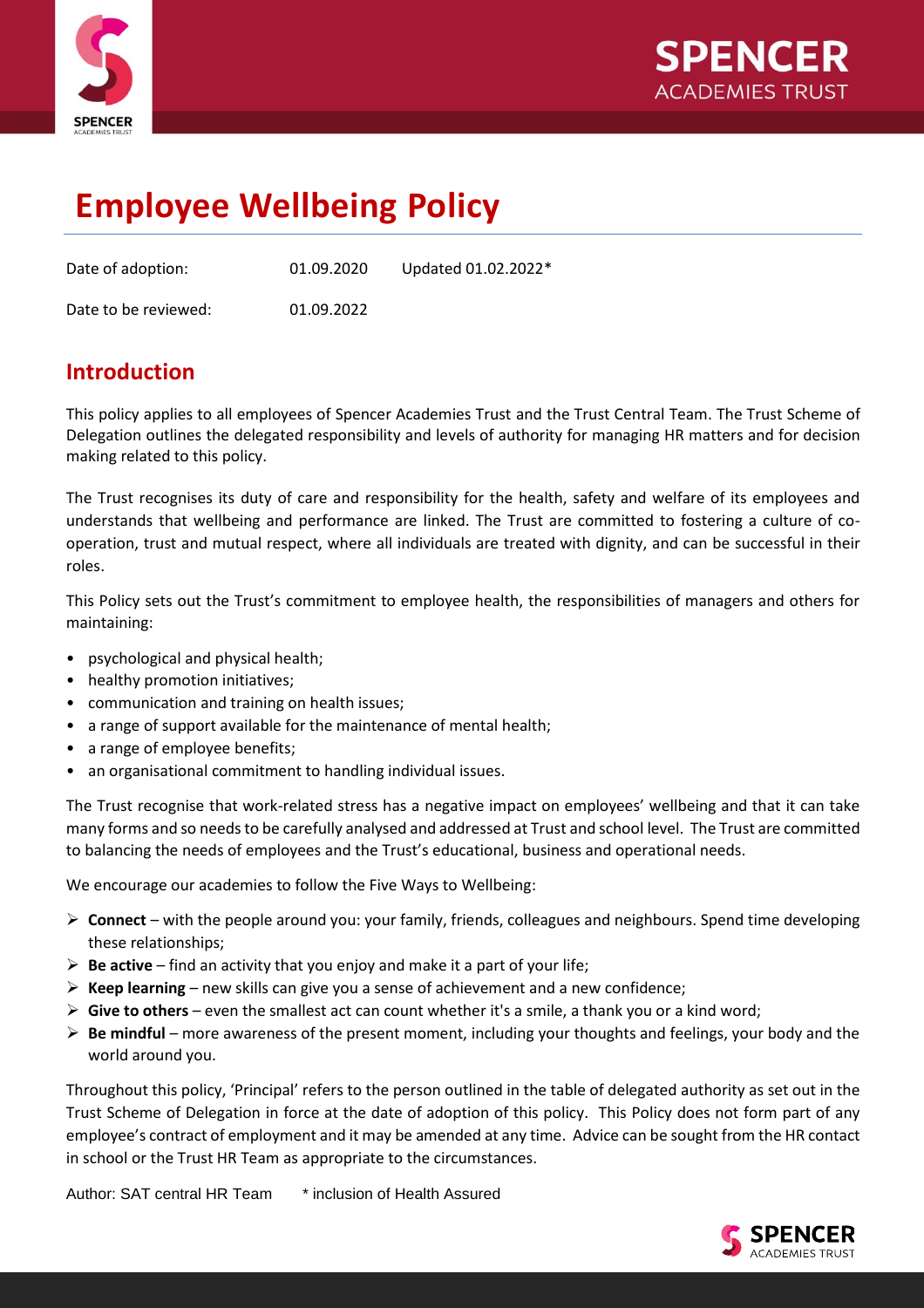

## **Responsibilities**

The Trust has a legal duty of care to employees to ensure health at work, as set out in the Health and Safety at Work etc Act 1974 and the Management of Health and Safety at Work Regulations 1999. We will ensure that its policies and practices reflect this duty and review the operation of these documents at regular intervals.

In addition to reducing safety risks, we will operate the business in a way that minimises harm to employees' mental health, for example by ensuring that the demands of jobs are reasonable and having policies and procedures in place to support employees experiencing mental ill health at work.

### **The Trust will**

- take overall responsibility for implementing this Policy;
- adopt the appropriate policies in respect of 'family friendly' employment, including consideration of flexible working arrangements, part-time working, etc. where this can be implemented without detriment to the operational requirements of our academies;
- ensure clear procedures are in place that will minimise levels of stress caused to employees both in their general working environment and when following informal support and formal procedures;
- ensure that employees' roles and responsibilities are clearly defined;
- seek to foster a mentally healthy culture by incorporating these principles into line manager training and running regular initiatives to raise awareness of mental health and other wellbeing issues at work.

The Principal is responsible for monitoring the implementation of the procedure to ensure that it is communicated to employees and that it is applied consistently.

### **The Principal will**

- create reasonable opportunities for employees to discuss concerns, and enable employees to do so in a supportive environment;
- pay attention to any indication of changes in employee performance or behaviour and promote sympathetic alertness to employees who show signs of being under stress;
- follow agreed procedures when there are concerns or absence due to work-related stress and other mentalhealth problems;
- ensure that contact is maintained with absent employees as appropriate and that a return-to-work procedure is established that is supportive of employees;
- carry out a timely risk assessment, where necessary, and especially when concerns have been raised;
- carefully plan and agree work-life balance solutions including part time and flexible working practices where possible and appropriate;
- ensure that the right people are recruited to the right jobs and that a good match is obtained between individuals recruited and the job description/person specification;
- make sure jobs are designed fairly and that work is allocated appropriately between teams;
- demonstrate commitment, via systems and protocols for employees maintaining a good work-life balance, and ensure that such practices are communicated to all employees;
- manage pressures, which may affect employees, including the impact of workload pressures, and anticipate likely problems, taking action to reduce the effects of these pressures where possible.

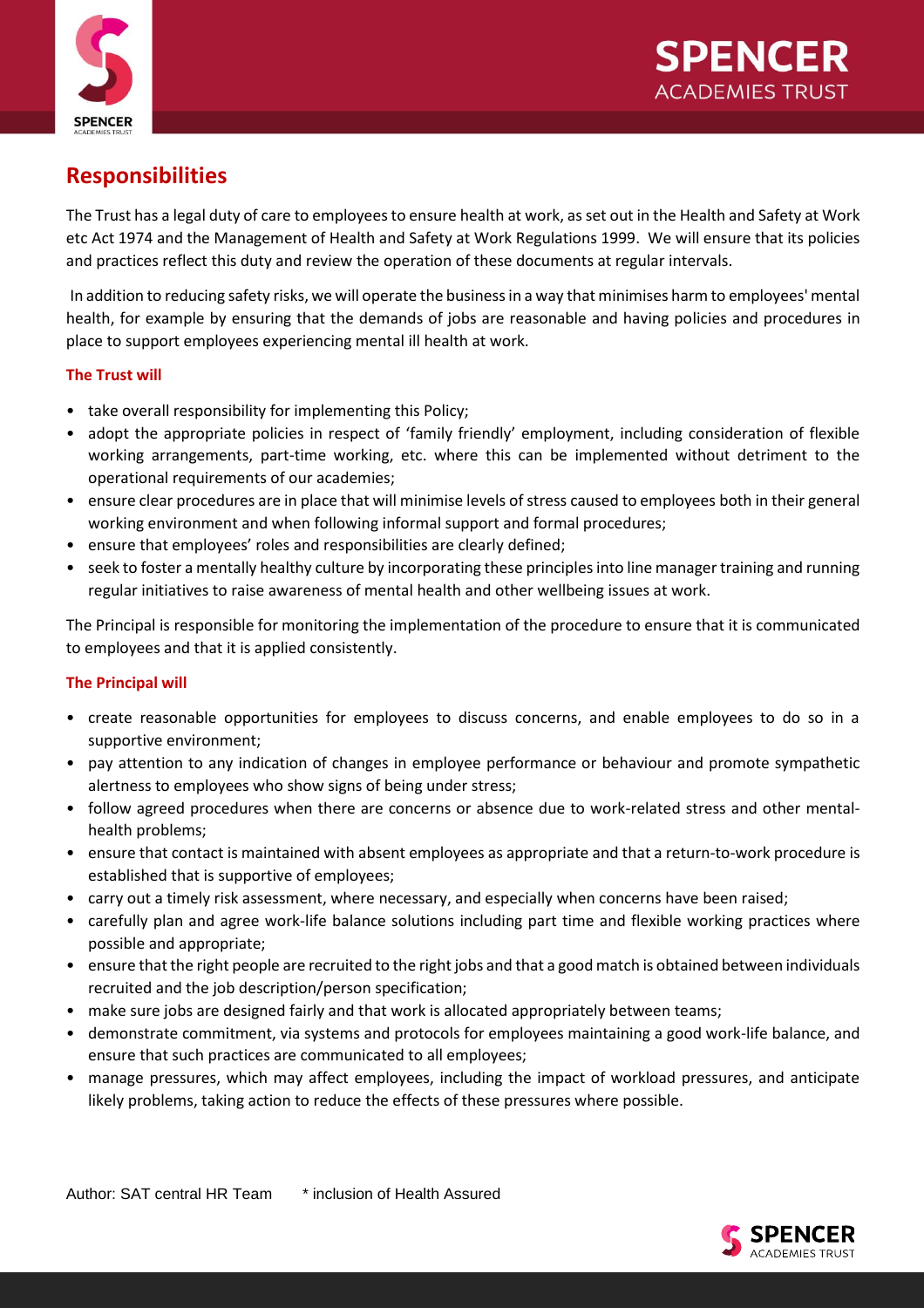



#### **Line Managers**

Line managers will put in place measures to minimise the risks to employee wellbeing. For example, line managers should ensure that employees understand their role within the team and receive the necessary information and support from managers and team members to do their job. Line managers must also familiarise themselves with the Trust's policies on equality and diversity and tackling inappropriate behaviour in order to support employees.

In particular, line managers must ensure that they take steps to reduce the risks to employee health and wellbeing by:

- creating reasonable opportunities for employees to discuss concerns;
- paying attention to any indication of changes in employees performance or behaviour and promote sympathetic alertness to employees who show signs of being under stress;
- following agreed procedures when there are concerns or absence due to work related stress and other mental-health problems;
- carrying out a risk assessment, where necessary, and especially when concerns have been raised;
- seeking agreement from the employee for a referral to the Trust Occupational Health Provider, signpost Health Assured counselling and wellbeing support or suggest support through the Access to Work Mental Health Services. If this is required and/or appropriate in the circumstances;
- keeping employees in the team up to date with developments at work and how these might affect their job and workload;
- ensuring that employees know who to approach with problems concerning their role and how to pursue issues with senior management;
- ensuring that any necessary work stations assessments are completed as appropriate;
- encouraging employees to discuss wellbeing at their professional performance review or other meetings;
- take action in the interests of all colleagues where performance by an employee may cause stress to others;
- ensure welfare and return to work meetings are held and complete and a Return to Work form, ensure notes of welfare meetings and where required complete an individual Wellness Action Plan (see below).

### **Employees**

Employees must take responsibility for managing their own health and wellbeing by adopting good health behaviours (for example in relation to diet, exercise and general health) and informing the Academy if they believe work or the work environment poses a risk to their health. Any health-related information disclosed by an employee during discussions with line managers or the Occupational Health service is treated in confidence and only shared with the Principal, senior leaders (as appropriate) and HR.

### **Employees should:**

- seek support or help when they think they are experiencing a problem at the earliest opportunity to ensure effective strategies can be implemented;
- act in a manner that respects the health and safety needs of themselves or others whilst in the workplace;
- ensure awareness of the Trust's policies and procedures relevant to employee wellbeing;
- assist in the development of good practice and ensure that they do not, through their actions or omissions, create unnecessary work for themselves or colleagues;
- treat colleagues and all other persons with consideration, respect and dignity;
- if required, attend appointments with Occupational Health or other medical appointment/examination by a registered medical practitioner nominated by the Academy.

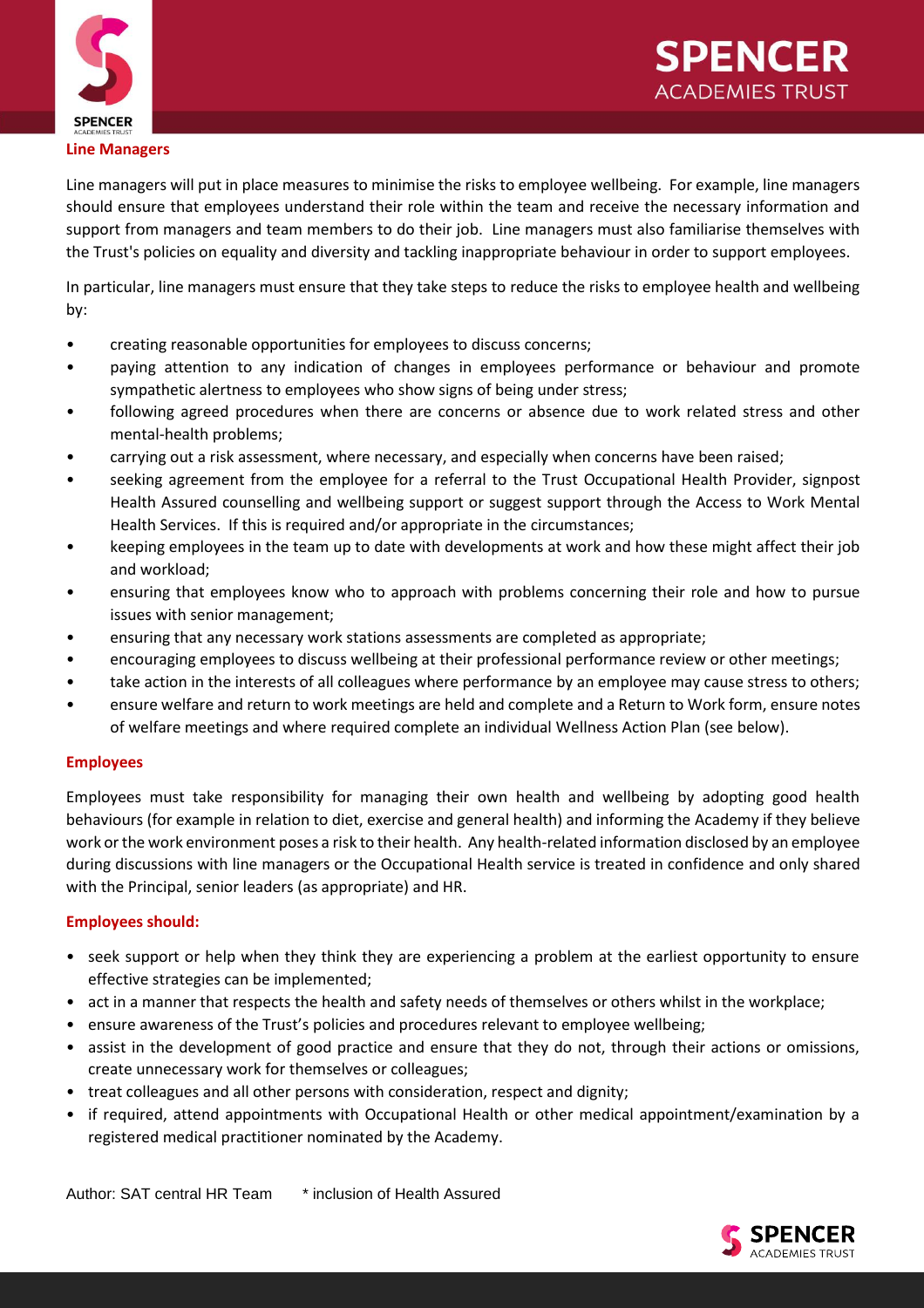



### **Support mechanisms**

### **Training and communication**

Line managers and employees will regularly discuss individual training needs to ensure that employees have the necessary skills to adapt to ever-changing job demands. This will be particularly important prior to, and during, periods of organisational change.

All employees are expected to be aware of the importance of effective communication and to use the media most appropriate to the message, for example team meetings, one-to-one meetings, electronic communications and Trust-wide methods. The Trust will ensure that structures exist to give employees regular feedback on their performance, and for them to raise concerns.

The Trust will consider special communication media during periods of organisational change.

### **Occupational Health support**

Line managers can seek advice from the HR contact in school with regard to a referral to the Occupational Health service for advice on managing issues regarding work-related stress and wellbeing. The Occupational Health provider delivers a comprehensive service designed to help employees stay in work, or to return to work, after experiencing mental health problems. This includes preparing medical assessments of individuals' fitness for work following referrals from line managers and HR, liaising with GPs and working with individuals to help them to retain employment.

Occupational Health professionals can aid in developing rehabilitation plans for employees returning to work after absences related to mental ill health, and work with GPs and line managers on designing jobs and working environments to ensure that rehabilitation is successful.

A referral to Occupational Health will be made if this is considered appropriate after an employee's initial discussion with their line manager. It may be instigated promptly where work place stress is a fact or where there are concerns regarding mental health. Discussions between employees and the Occupational Health professionals are confidential, although the Occupational Health team will provide a report on the employee's fitness to work, and any recommended adaptations to the working environment, to the Academy.

Counselling is provided through Health Assured in the first instance where this has been exhausted and it is deemed appropriate further counselling can be provided through the Trust's Occupational Health Provider. Both provide a confidential, independent services using professionally qualified counsellors.

### **Health Assured**

SAT has partnered with Health Assured to provide a confidential employee assistance programme (EAP) designed to help deal with personal and professional problems that could be affecting an employee's home life or work life, health and general wellbeing. The service provides a complete support network that offers expert advice and compassionate guidance 24/7, covering a wide range of issues.

Health Assured offers cover for employees and their immediate family members, 24 hours a day, 7 days a week, 365 days a year:

- Life support: including structured telephone counselling or face-to-face counselling sessions (employees only).
- Legal information.
- Bereavement support.

Author: SAT central HR Team \* inclusion of Health Assured

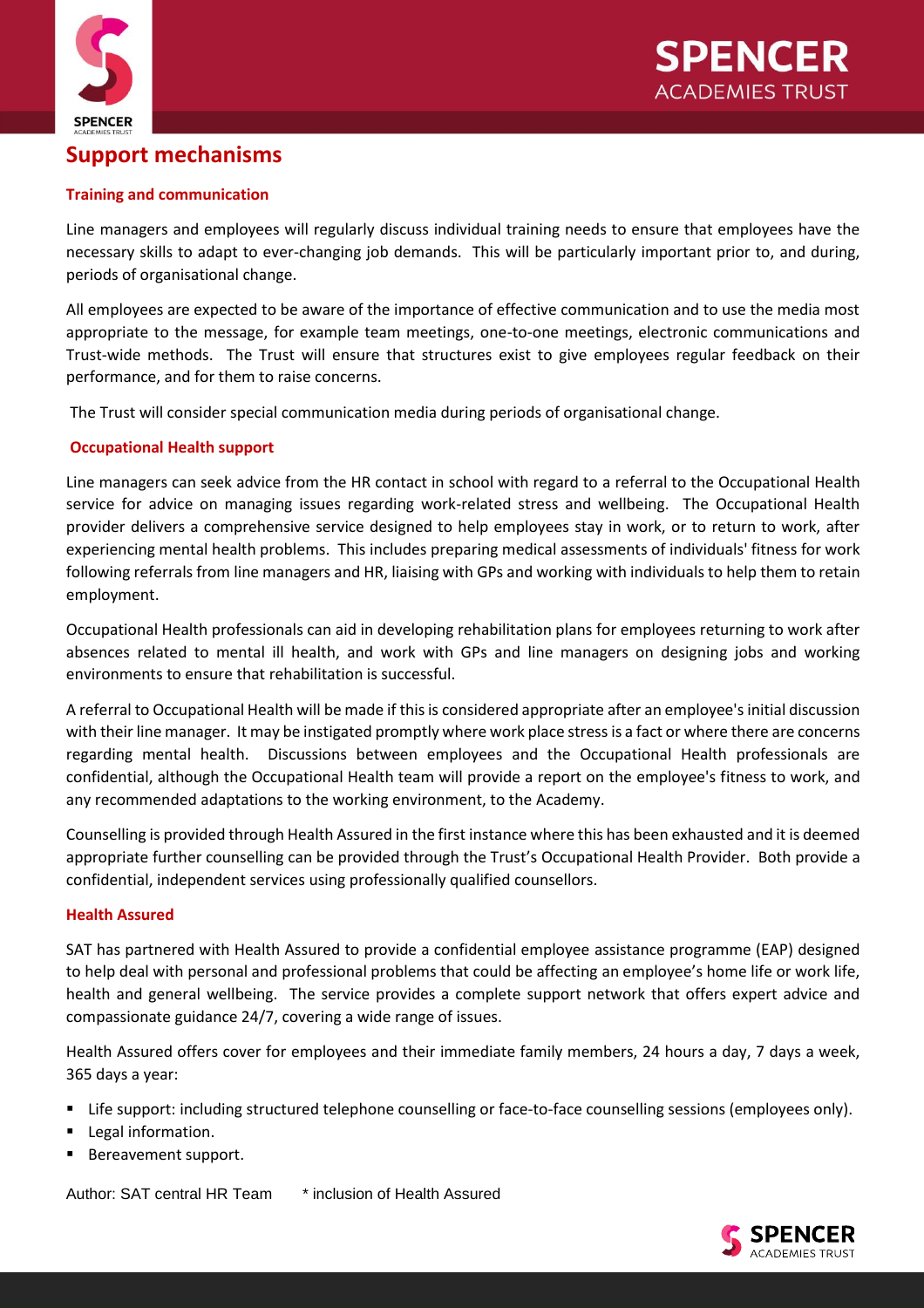



- Medical information.
- CBT online.

In addition to the counselling support and advice, they also offer a virtual library of wellbeing information. To find out more information on what services Health Assured can provide, please visit [www.healthassuredeap.com](http://www.healthassuredeap.com/) or contact 0800 028 0871.

Health e-Hub Mobile App offers access to holistic health and wellbeing support at the tap of a finger anywhere and anytime.

### **Access to Work Mental Health Services**

Support can be provided from the Access to Work Mental Health Support Service. This is a free confidential service provided by the Department for Work and Pensions for employees with depression, anxiety, stress or other mental health issues affecting their work. Confidential helpline 0300 456 8114. [www.remploy,co.uk/mentalhealth](http://www.remploy,co.uk/mentalhealth)

### **Mediation**

A mediation service could also be supportive in order to assist employees to return to normal working relationships. This could be accessed via the Trust HR Team, Counselling Service or other agency, e.g. ACAS. Where this service is appropriate it will be discussed with the employees affected by the situation. Please seek advice from the Trust HR Team.

#### **Other measures**

SAT has developed a number of employee support guides including:

- **Managing Stress**
- Menopause
- Domestic abuse

Other measures available to support employees in maintaining health and wellbeing include:

- procedures for reporting and handling inappropriate behaviour;
- leave of absence arrangements;
- opportunities for requesting flexible working;
- support for workers with disabilities;
- the Trust grievance and whistleblowing policies;
- the EAP programme;
- a stress management risk assessment.
- Access to work Scheme <https://www.gov.uk/access-to-work>

### **Spencer Academies Trust - Wellness Action Plan**

A Wellness Action Plan (WAP) reminds us what we need to do to stay well at work and details what lines managers can follow to better support employees. It also helps employees to develop an awareness of their working style, stress triggers and responses, and enables them to communicate these to their manager.

In cases where someone has had to take time off as a result of a mental health problem, a WAP can be used as part of the return-to-work process to set out what steps they and their manager plan to take to support recovery.

The information in the WAP form will be held confidentially and regularly reviewed by the member of staff and their manager together. The member of staff only needs to provide information that they are comfortable sharing

Author: SAT central HR Team \* inclusion of Health Assured